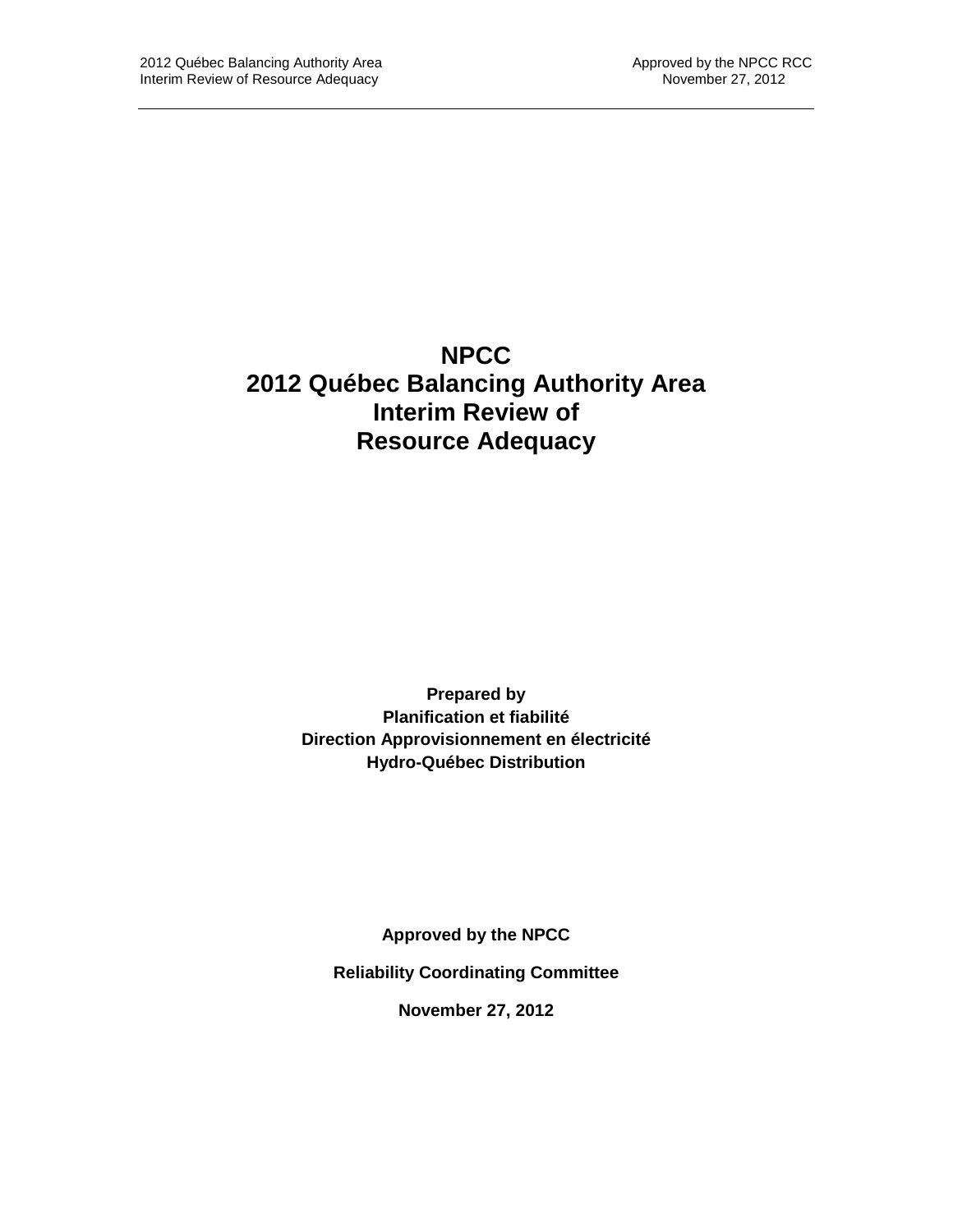This page intentionally left blank.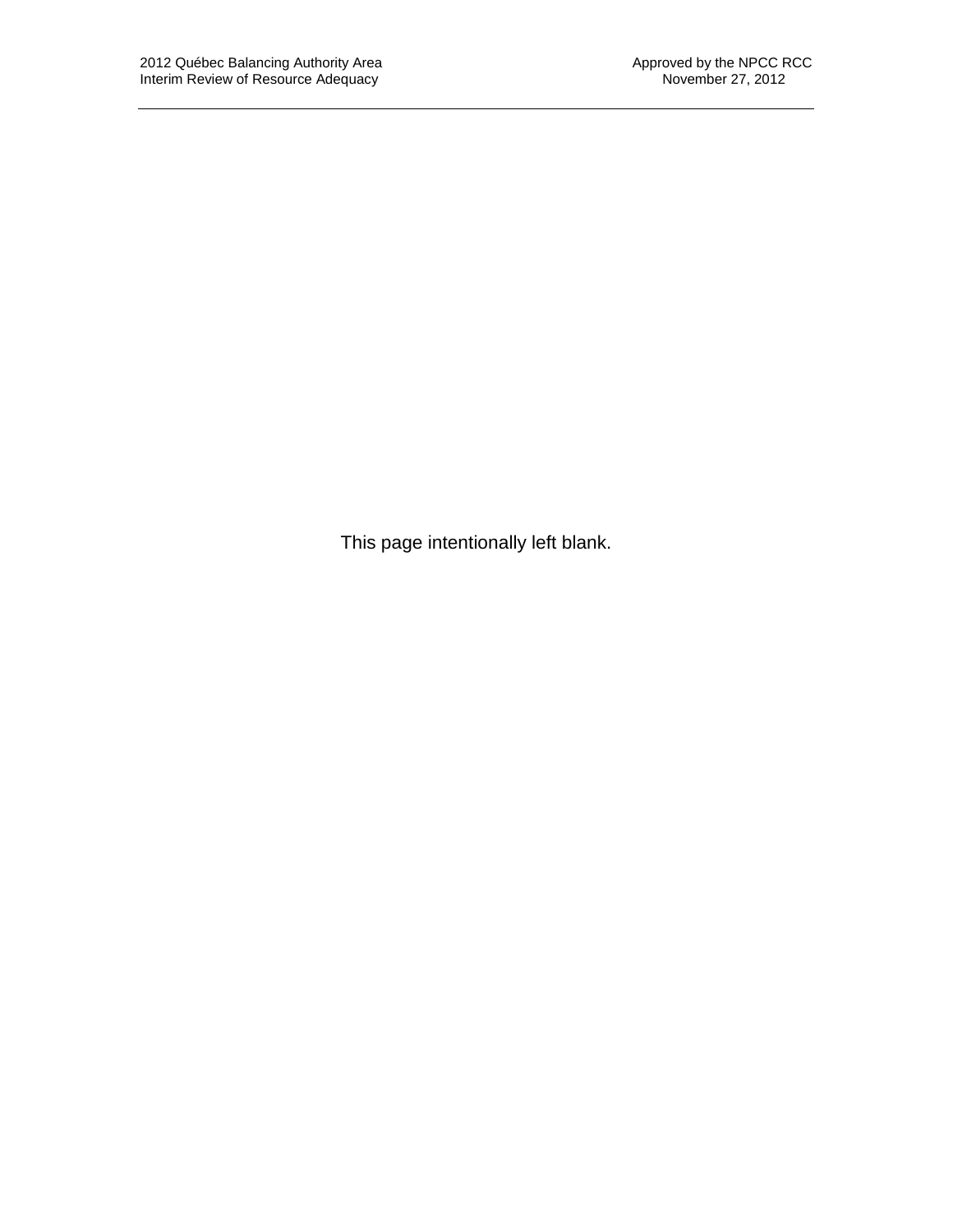# **1. EXECUTIVE SUMMARY**

The Québec Balancing Authority Area submits this assessment of resource adequacy to comply with the Reliability Assessment Program established by the Northeast Power Coordinating Council (NPCC). The guidelines for the review are specified in Appendix D of the NPCC Regional Reliability Reference Directory #1, "Guidelines for Area Review of Resource Adequacy" (Adopted in December 1, 2009).

This 2012 Interim Review of Resource Adequacy covers the study period from winter 2012/2013 through winter 2015/2016. Assumptions changes regarding facility and system conditions, generation resources availability, load and electricity sector regulations, since the last Comprehensive Review and their impacts on the overall reliability of the Québec electricity system are highlighted therein.

The Load forecast has been revised downward since the last Comprehensive Review due mainly to a decrease in the expected electricity use for space heating in the residential and commercial sectors. Planned resources have also been revised downward due to major unit retirements.

Results of this Interim Review show that the loss of load expectation (LOLE) for the Québec area is below the NPCC reliability criterion of not more than 0.1 day per year for all years of this assessment under the base case scenario.

| <b>Winter</b><br>Peak | <b>2012 Interim Review</b><br>(days / year) | <b>2011 Comprehensive Review</b><br>(days/ year) |
|-----------------------|---------------------------------------------|--------------------------------------------------|
| 2012 / 2013           | 0.045                                       | 0.064                                            |
| 2013 / 2014           | 0.048                                       | 0.079                                            |
| 2014 / 2015           | 0.045                                       | 0.034                                            |
| 2015 / 2016           | 0.070                                       | 0.021                                            |

# **Table 1 - Summary of LOLE Results**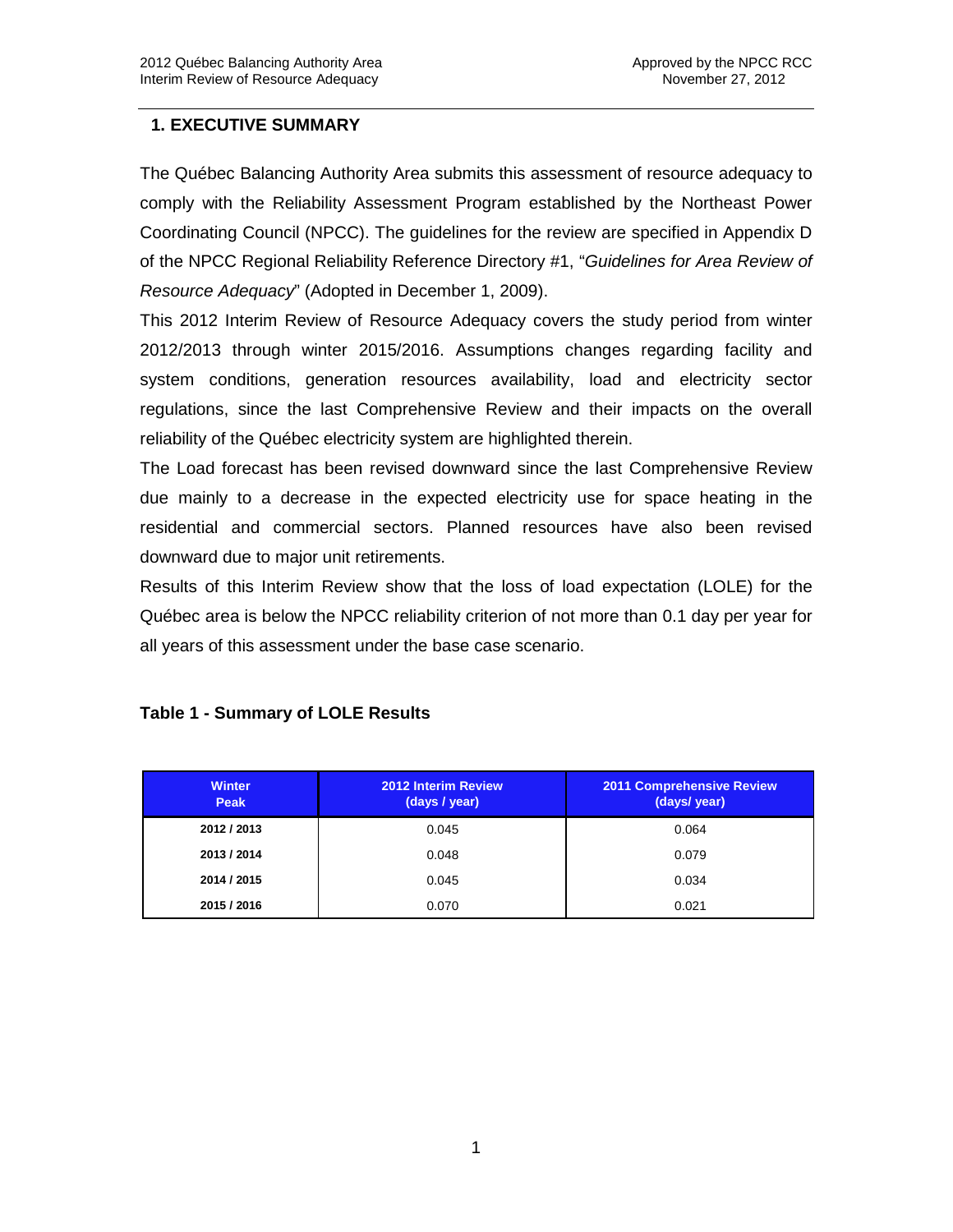## **2. INTRODUCTION**

This 2012 Interim Review is the first update of the 2011 Québec Balancing Authority Area Comprehensive Review of Resource Adequacy approved by the Reliability Coordinating Committee (RCC) in November 2011. This review covers the period between November 2012 and October 2016. The Québec Area is a winter peaking area with the peak load forecast occurring generally in January. Major assumptions of this review are consistent with the second progress report of Hydro- Québec Distribution (HQD) 2011-2020 Supply Plan filed with the Québec Energy Board on November  $1<sup>st</sup>$ ,  $2012<sup>1</sup>$ .

## **3. ASSUMPTION CHANGES**

## **3.1 Base Case Demand Forecast**

The Québec area's internal peak load forecast<sup>2</sup> over the period of this review has decreased, on average, by 450 MW in comparison to the internal load forecast presented in the 2011 Comprehensive Review. This reduction in the load is mainly attributed to a decrease in the expected electricity use for space heating purposes in the residential and commercial sectors. However, it is partially offset by additional firm export commitments of the Québec area in the New England FCM market by 2015-  $2016^3$ .

Table 2 below compares the peak load forecast between the two reviews.

-

<sup>&</sup>lt;sup>1</sup>http://www.regie-energie.qc.ca/audiences/Suivis/index.html

<sup>&</sup>lt;sup>2</sup> Québec's load forecast excluding firm exports

 $3$  Export firm commitments included in this assessment are those for the month of January, which amounted to 500 MW.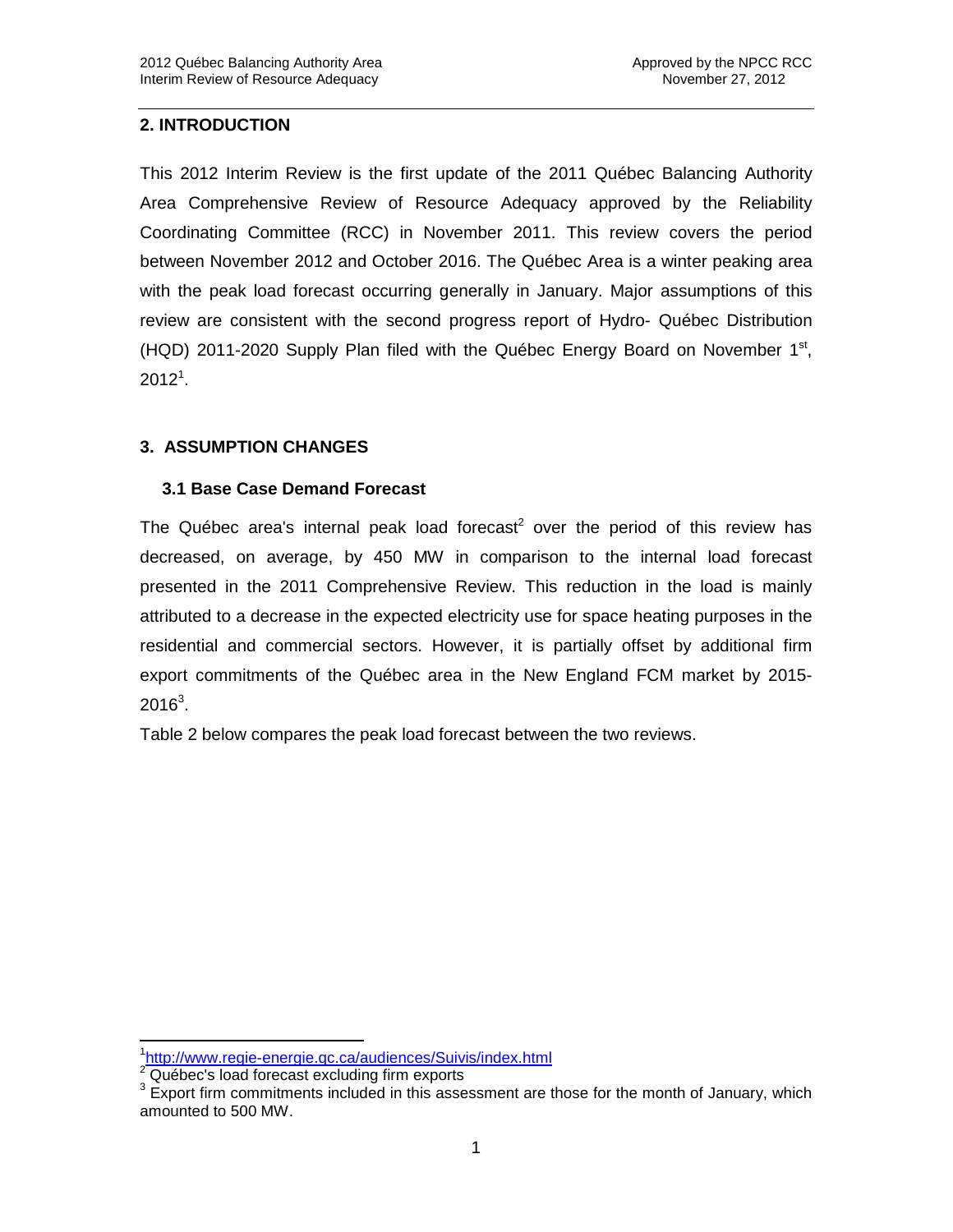## **Table 2 - Base Case Load Forecast Comparison (MW)**

|                               | <b>Base case Scenario</b>     |                                               |                   |  |
|-------------------------------|-------------------------------|-----------------------------------------------|-------------------|--|
| <b>Winter</b><br><b>Peak</b>  | 2012<br><b>Interim Review</b> | 2011<br><b>Comprehensive</b><br><b>Review</b> | <b>Difference</b> |  |
| 2012 / 2013                   | 37,939                        | 38,248                                        | $-310$            |  |
| 2013 / 2014                   | 38,208                        | 38.660                                        | $-452$            |  |
| 2014 / 2015                   | 38,688                        | 39,149                                        | $-462$            |  |
| 2015 / 2016                   | 39,203                        | 39,313                                        | $-110$            |  |
| Average<br><b>Growth Rate</b> | 1.1%                          | 0.9%                                          |                   |  |

#### **3.1.1 Load Forecast Uncertainty**

Load forecast uncertainty is derived from the load sensitivity to weather conditions and the variation of economic and demographic variables affecting the load forecast. In this Interim Review, load forecast uncertainty has been revised downward in comparison to what was used in the last Comprehensive Review. This reduction reflects mostly the revision of economic uncertainty.

#### **Table 3 - Load Forecast Uncertainty between the two Reviews**

| <b>Ressource Adequacy Review</b> | <b>Current</b><br>year | 1 year<br>ahead | 2 years<br>ahead | 3 years<br>ahead |
|----------------------------------|------------------------|-----------------|------------------|------------------|
| 2012 Interim Review              | 4.2%                   | 4.3%            | 4.5%             | 4.7%             |
| 2011 Comprehensive Review        | 4.3%                   | 4.6%            | 4.9%             | 5.1%             |
| <b>Difference</b>                | $-0.1%$                | $-0.2%$         | $-0.4%$          | $-0.5%$          |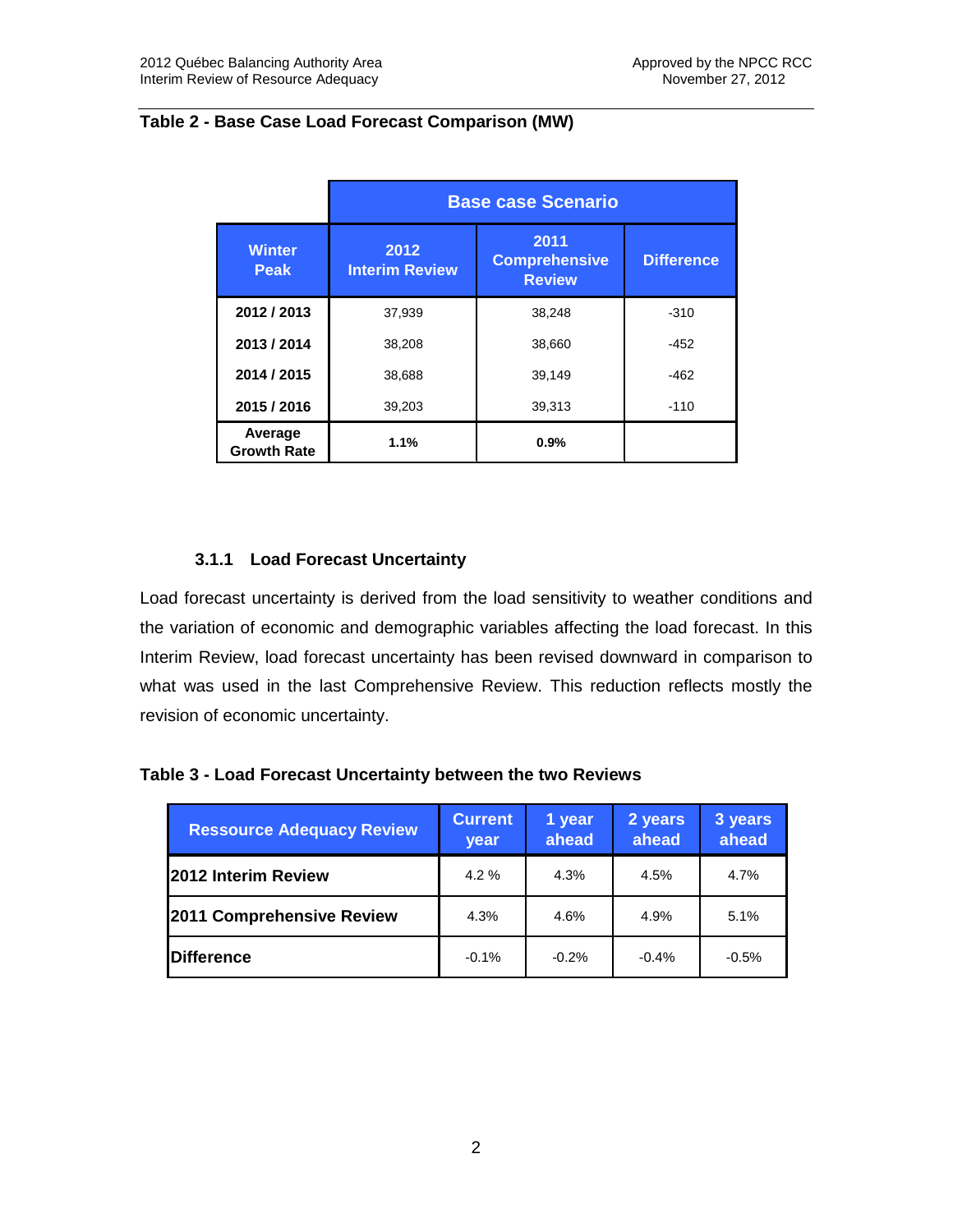## **3.2 High Case Demand Forecast**

In this review, the high case demand forecast level is set to 1.3 standard deviations of economic uncertainty over the reference scenario. The load uncertainty considered in the high case scenario is limited to weather conditions.

# **Table 4 - High Case Load Forecast Comparison (MW)**

|                               | <b>High case Scenario</b>     |                                               |                   |  |
|-------------------------------|-------------------------------|-----------------------------------------------|-------------------|--|
| <b>Winter</b><br><b>Peak</b>  | 2012<br><b>Interim Review</b> | 2011<br><b>Comprehensive</b><br><b>Review</b> | <b>Difference</b> |  |
| 2012 / 2013                   | 38,663                        | 39,196                                        | $-533$            |  |
| 2013 / 2014<br>39,131         |                               | 39,856                                        | $-725$            |  |
| 2014 / 2015                   | 39,766                        | 40,674                                        | $-908$            |  |
| 2015 / 2016                   | 40,464                        | 41,312                                        | $-848$            |  |
| Average<br><b>Growth Rate</b> | 1.5%                          | 1.8%                                          |                   |  |

# **3.3 PLANNED RESOURCES**

In this review, planned resources are consistent with the most recent updates of available capacity data in the area. Planned resources have been reviewed downward since the last Comprehensive Review due to major unit retirements<sup>4</sup>.

The difference in planned resources between the two reviews is mainly explained by:

- The retirement of the La Citière oil G.S (280 MW)
- The delayed commissioning of one unit of La Sarcelle hydro G.S (50 MW)
- The retirement of the Gentilly-2 nuclear G.S which was previously expected to be refurbished from 2013 to 2014 (a decrease of 700 MW from the expected capacity after refurbishment)
- The mothballing period extension of the natural gas unit operated by TransCanada Energy (TCE) beyond the period covered by this review (547 MW)
- The Addition of interruptible load has been added to the system (150 MW)

 4 The mothballed Tracy thermal unit (450 MW) was retired on March 2012 and has no impact on reliability assessment.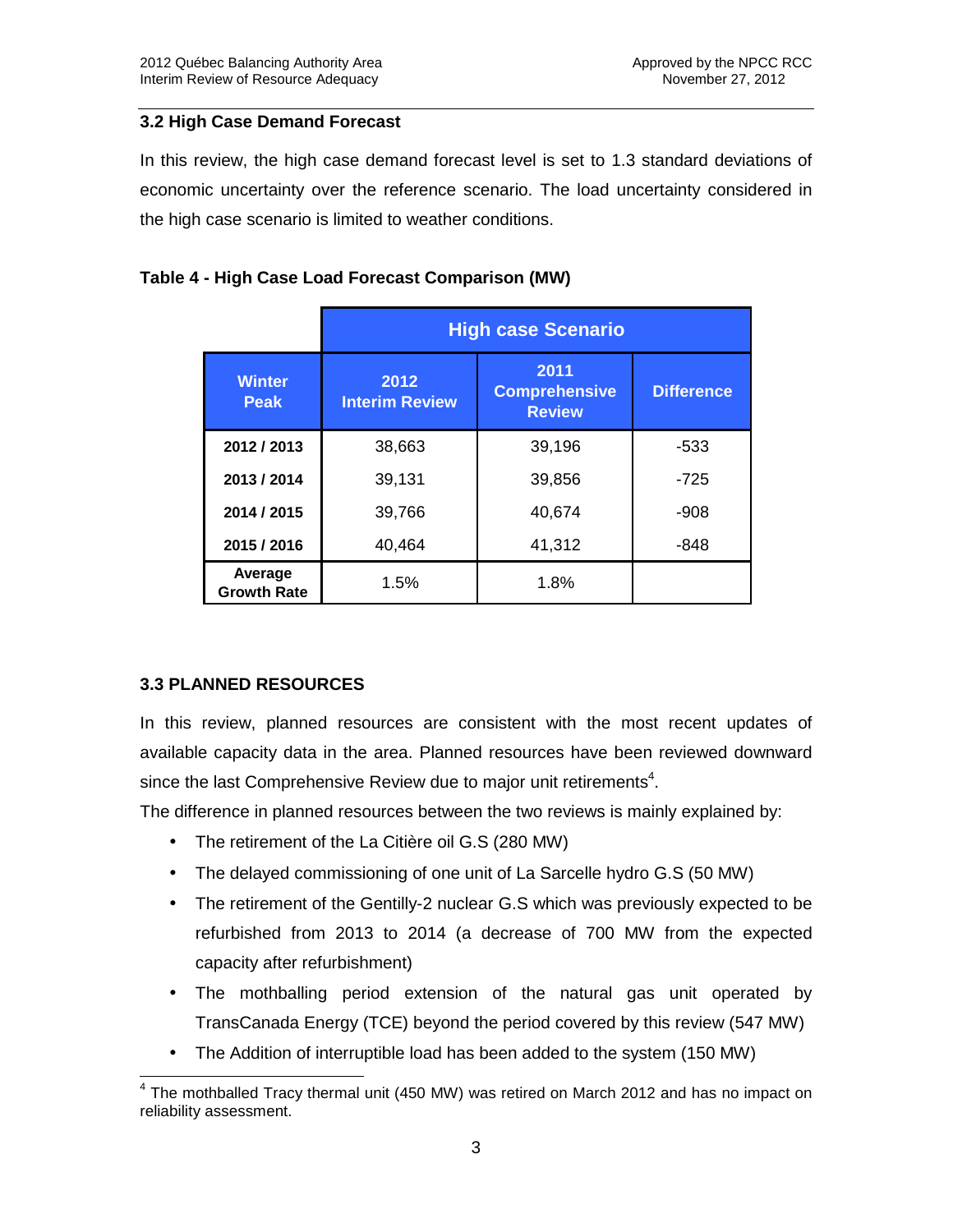• The increase of Biomass capacity by 50 MW to 100 MW over the period of this review

#### **Table 4 - Planned Resources Comparison**

| <b>Winter</b><br><b>Peak</b> | 2012 Interim<br><b>Review</b> | <b>2011 Comprehensive</b><br><b>Review</b> | <b>Difference</b> |
|------------------------------|-------------------------------|--------------------------------------------|-------------------|
| 2012 / 2013                  | 42,522                        | 42,666                                     | -144              |
| 2013 / 2014                  | 42,958                        | 43,029                                     | $-71$             |
| 2014 / 2015                  | 43,651                        | 44,612                                     | -961              |
| 2015 / 2016                  | 43,929                        | 45,401                                     | $-1,472$          |

# **3.4 TRANSMISSION AND INTERFACE LIMITS**

Internal transfer capability assumptions are identical to those presented in the 2011 Comprehensive Review. External interfaces to the Québec system are not modeled.

During the period of this review, two important transmission projects will be placed in service to strengthen the bulk power system and allow new hydro and wind capacity to be integrated to the system.

First, the construction of the first phase of transmission infrastructures for the Romaine River Hydro Complex project has now begun. The Generating Stations will be integrated on a 735 kV infrastructure initially operated at 315 kV. Romaine-2 and Romaine-1 will be integrated in 2014 - 2016 at Arnaud 735/315 kV substation. A new 735 kV switching station (named "Aux Outardes") near the existing Micoua 735 kV station will be commissioned in 2014 to upgrade the system.

Second, Hydro-Québec TransÉnergie is adding a new 735 kV section at Bout-de-l'Île (east end of Montréal Island) substation. This was originally a 315/120 kV station. The existing Boucherville – Duvernay 735 kV line (line 7009), which passes by Bout-de-l'Île, will be looped into the new station. This new 735 kV source will allow redistribution of load around the Greater Montréal area and will absorb load growth in the eastern part of Montréal. Two ±300 Mvar Static Compensators will be commissioned in this station in 2013 and 2014.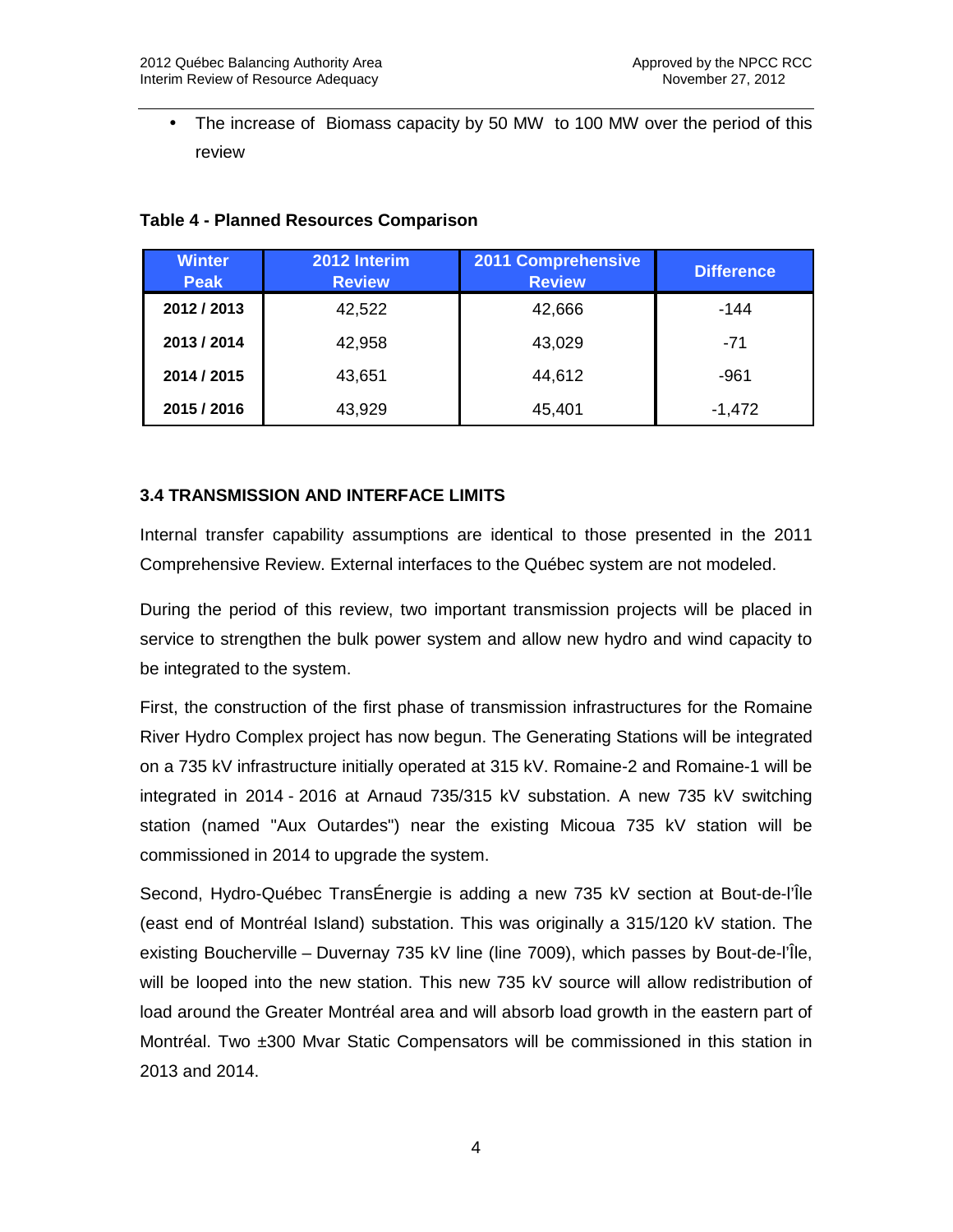#### **Table 5 - Internal Interface Limits (MW)**

| Sub area               |               | <b>2012 Interim Review</b>    |                               |  |
|------------------------|---------------|-------------------------------|-------------------------------|--|
| <b>From</b>            | To            | 2012/13 winter peak<br>period | 2015/16 winter peak<br>period |  |
| <b>Churchill Falls</b> | Manicouagan   | 5,200                         | 5,200                         |  |
| Manicouagan            | Québec Centre | 12,100                        | 12,900                        |  |
| Québec Centre          | Montréal      | 20,250                        | 22,290                        |  |
| <b>Baie James</b>      | Québec Centre | 15.050                        | 15.050                        |  |
| <b>Baie James</b>      | Nicolet (CC)  | 2.250                         | 2.250                         |  |
| Nicolet (CC)           | Montréal      | 2.138                         | 2,138                         |  |

#### **4. LOLE RESULTS**

#### **4.1 Base Case Demand Scenario**

Results shown in Table 6 below indicate that the Québec Area will meet the NPCC resource adequacy criterion that requires a loss of load expectation value not more than one day per ten years or 0.1 day per year for all the years covered by this review. In comparison to the LOLE values of the last Comprehensive Review, these LOLE values are lower in the first two years due to load forecast decrease and higher in the last two years due to unit retirements.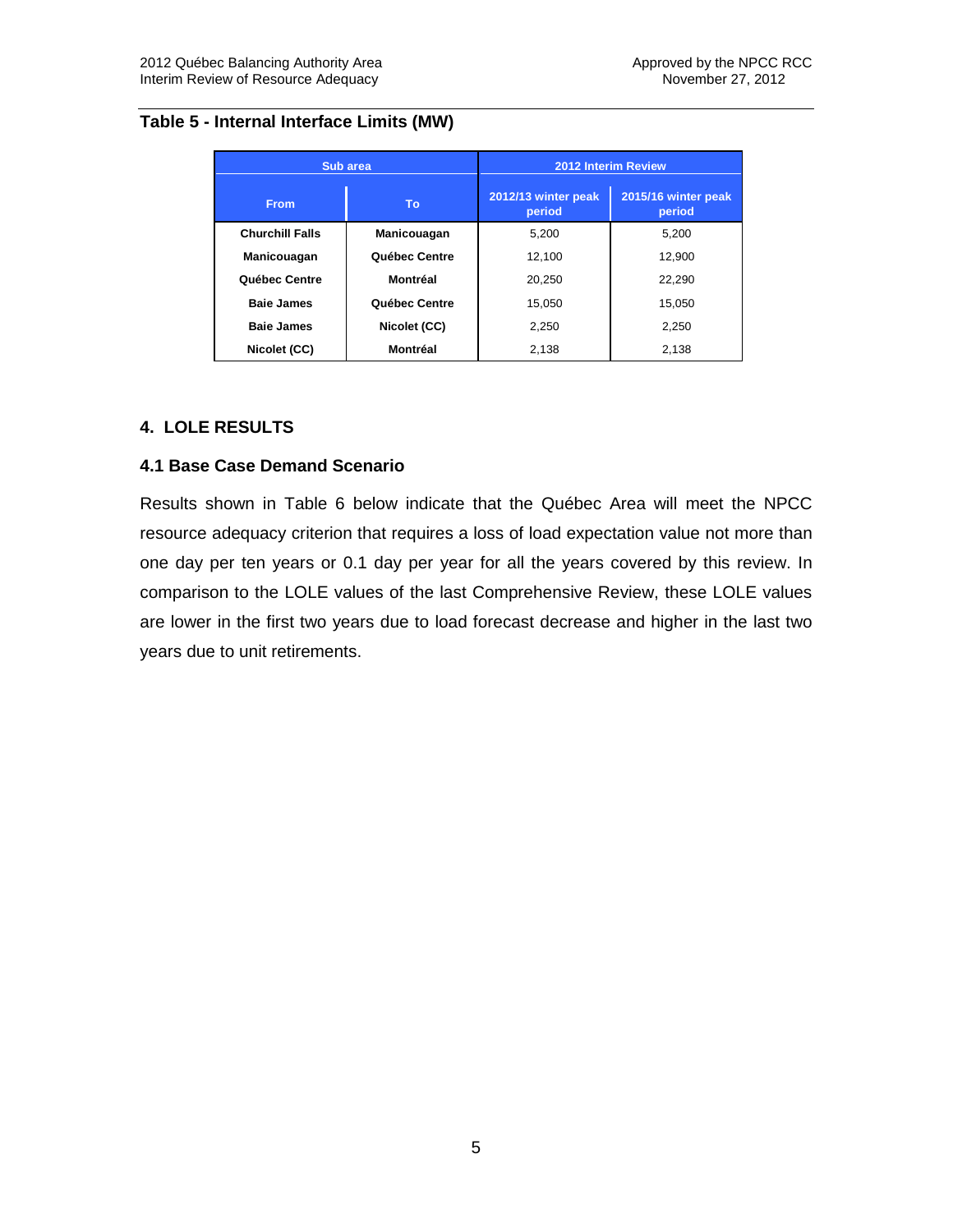|                              | <b>Planned Reserve (MW)</b>                                                              |       | LOLE (Days / year)                      |                                               |
|------------------------------|------------------------------------------------------------------------------------------|-------|-----------------------------------------|-----------------------------------------------|
| <b>Winter</b><br><b>Peak</b> | 2012<br>2011<br><b>Comprehensive</b><br><b>Interim</b><br><b>Review</b><br><b>Review</b> |       | 2012<br><b>Interim</b><br><b>Review</b> | 2011<br><b>Comprehensive</b><br><b>Review</b> |
| 2012 / 2013                  | 4.584                                                                                    | 4.418 | 0.045                                   | 0.064                                         |
| 2013 / 2014                  | 4,750                                                                                    | 4,369 | 0.048                                   | 0.079                                         |
| 2014 / 2015                  | 4,963                                                                                    | 5,463 | 0.045                                   | 0.034                                         |
| 2015 / 2016                  | 4,726                                                                                    | 6,088 | 0.070                                   | 0.021                                         |

### **Table 6 - Planned Reserve Margins and LOLE Results**

The Québec Balancing Authority Required Reserve Margin is determined by using the NPCC resource adequacy criterion which requires that the loss of load expectation (LOLE) due to resource deficiencies shall be no more than 0.1 day per year. For this review, results show that the Required Reserve Margins vary between 10 percent and 11 percent. These Required Reserve Margins are lower than the Required Reserve Margin presented in the 2011 Comprehensive Review due to lower load forecasts and uncertainties.

| <b>2012 Interim Review</b><br><b>Required Reserve</b><br><b>Winter</b> |           |       | <b>2011 Comprehensive Review</b><br><b>Required Reserve</b> |       | <b>LOLE</b>   |  |
|------------------------------------------------------------------------|-----------|-------|-------------------------------------------------------------|-------|---------------|--|
| <b>Peak</b>                                                            | <b>MW</b> | (%)   | <b>MW</b>                                                   | (%)   | (Days / year) |  |
| 2012 / 2013                                                            | 3.814     | 10.1% | 3.818                                                       | 10.0% | 0.100         |  |
| 2013 / 2014                                                            | 3,941     | 10.3% | 4,059                                                       | 10.5% | 0.100         |  |
| 2014 / 2015                                                            | 4,044     | 10.5% | 4,448                                                       | 11.4% | 0.100         |  |
| 2015 / 2016                                                            | 4,182     | 10.7% | 4,805                                                       | 12.2% | 0.100         |  |

|  | Table 7 - Required Reserve Margins at NPCC Criterion (LOLE = 0.1 days/year) |  |  |
|--|-----------------------------------------------------------------------------|--|--|
|  |                                                                             |  |  |